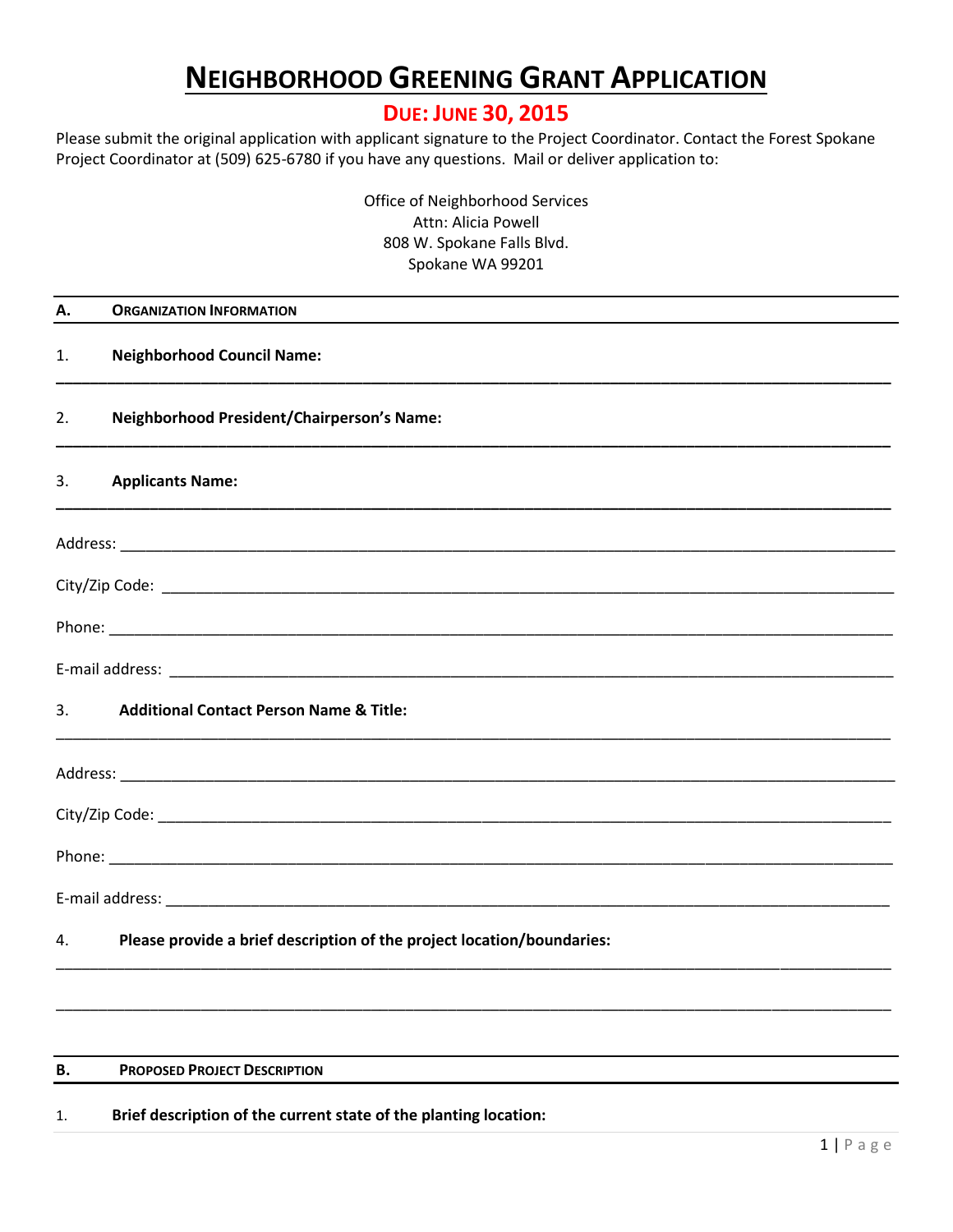| 2. | <b>Project Type:</b> | <b>Trees only</b> | <b>Vegetation only</b> | <b>Combination of both</b> |  |
|----|----------------------|-------------------|------------------------|----------------------------|--|

*For combination plantings fill out both the Tree Project Description and Vegetation Project Description for your project.*

**Tree Project Description:** *Indicate the number of trees you are applying for, include names and addresses if necessary. Keep in mind each street trees cost approximately \$350 each. A \$5,000 grant application will pay for a maximum of 14 trees total. It is encouraged that other funding sources are sought in order to maximize your project. See Greening Neighborhoods Grant Guidelines, section title Eligibility for more details. All tree species and quantities are determined by the Cities Certified Arborist prior to approval.*

\_\_\_\_\_\_\_\_\_\_\_\_\_\_\_\_\_\_\_\_\_\_\_\_\_\_\_\_\_\_\_\_\_\_\_\_\_\_\_\_\_\_\_\_\_\_\_\_\_\_\_\_\_\_\_\_\_\_\_\_\_\_\_\_\_\_\_\_\_\_\_\_\_\_\_\_\_\_\_\_\_\_\_\_\_\_\_\_\_\_\_\_\_\_\_\_\_\_

\_\_\_\_\_\_\_\_\_\_\_\_\_\_\_\_\_\_\_\_\_\_\_\_\_\_\_\_\_\_\_\_\_\_\_\_\_\_\_\_\_\_\_\_\_\_\_\_\_\_\_\_\_\_\_\_\_\_\_\_\_\_\_\_\_\_\_\_\_\_\_\_\_\_\_\_\_\_\_\_\_\_\_\_\_\_\_\_\_\_\_\_\_\_\_\_\_\_

**Vegetation Project Description:** *Include as an attachment plant names and quantities you are applying for, see section C. Vegetation Project – Species Form. See the Suggested Vegetation list on the Forest Spokane Initiative web page under related documents.*

\_\_\_\_\_\_\_\_\_\_\_\_\_\_\_\_\_\_\_\_\_\_\_\_\_\_\_\_\_\_\_\_\_\_\_\_\_\_\_\_\_\_\_\_\_\_\_\_\_\_\_\_\_\_\_\_\_\_\_\_\_\_\_\_\_\_\_\_\_\_\_\_\_\_\_\_\_\_\_\_\_\_\_\_\_\_\_\_\_\_\_\_\_\_\_\_\_\_

\_\_\_\_\_\_\_\_\_\_\_\_\_\_\_\_\_\_\_\_\_\_\_\_\_\_\_\_\_\_\_\_\_\_\_\_\_\_\_\_\_\_\_\_\_\_\_\_\_\_\_\_\_\_\_\_\_\_\_\_\_\_\_\_\_\_\_\_\_\_\_\_\_\_\_\_\_\_\_\_\_\_\_\_\_\_\_\_\_\_\_\_\_\_\_\_\_\_

| Please attach additional information to the end of the application if needed. |  |
|-------------------------------------------------------------------------------|--|
|-------------------------------------------------------------------------------|--|

| . ب | <b>Competitive Grant Criteria: On question 2</b> If you selected Project Type – Vegetation only proceed to question 4. |  |  |  |  |  |
|-----|------------------------------------------------------------------------------------------------------------------------|--|--|--|--|--|
|-----|------------------------------------------------------------------------------------------------------------------------|--|--|--|--|--|

 $\overline{ }$ ┑  $\Gamma$ ٦

**Number of trees proposed, paid for with Greening Grant funding only (14 trees max.):** 

| Will you contribute other funding to your tree planting project? | Yes | <b>Nc</b> |
|------------------------------------------------------------------|-----|-----------|
|                                                                  |     |           |

**Total additional funding contributed to my project from other sources \$\_\_\_\_\_\_\_\_\_\_\_\_**

**Funding contribution per source(s): Include name & total funding per source**

**I. \_\_\_\_\_\_\_\_\_\_\_\_\_\_\_\_\_\_\_\_\_\_\_\_\_\_\_\_\_\_\_\_\_\_\_\_\_\_\_\_\_\_\_\_\_\_\_\_\_\_\_\_\_\_\_\_\_\_\_\_\_\_\_\_\_\_\_\_\_\_\_\_\_\_\_\_\_\_\_\_\_\_\_\_\_\_\_\_\_\_\_**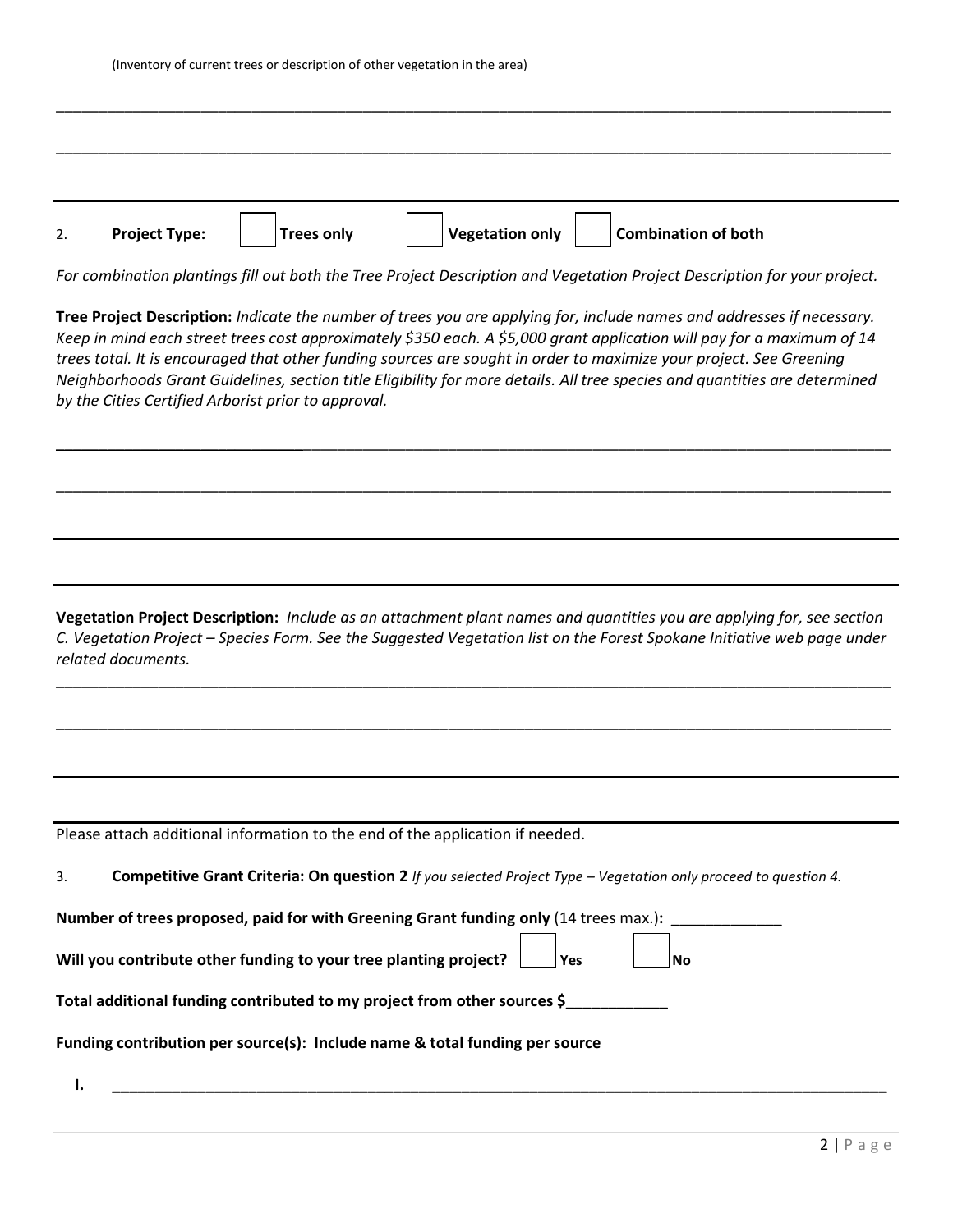| Ш.                                                          |                                                                                                                                                                                                                                                                                                                       |
|-------------------------------------------------------------|-----------------------------------------------------------------------------------------------------------------------------------------------------------------------------------------------------------------------------------------------------------------------------------------------------------------------|
| IV.                                                         |                                                                                                                                                                                                                                                                                                                       |
|                                                             | Please attach additional information to the end of the application if needed.                                                                                                                                                                                                                                         |
| Total number of trees: ________________                     |                                                                                                                                                                                                                                                                                                                       |
| Will you be coordinating a volunteer planting event?        | Yes<br>No                                                                                                                                                                                                                                                                                                             |
|                                                             | List the name of any other organizations that will be involved in helping at your volunteer planting event:                                                                                                                                                                                                           |
| <b>Maintenance Plan:</b><br>4.                              | Describe your maintenance plan.                                                                                                                                                                                                                                                                                       |
| 5.<br><b>Water Source:</b><br>obtain funds from this grant. | A water source for new plantings must be available. Provide name(s) of residents<br>and/or organizations to provide water to trees and vegetation. The Maintenance Agreement & Waiver & Release of<br>Liability must be signed by all parties who agree to maintain the site through watering and weeding in order to |
|                                                             | Who will maintain by means of watering the trees and/or vegetation planted:                                                                                                                                                                                                                                           |
| <b>Adjacent resident</b>                                    | <b>Neighborhood Council</b><br>Other:                                                                                                                                                                                                                                                                                 |
|                                                             |                                                                                                                                                                                                                                                                                                                       |
|                                                             |                                                                                                                                                                                                                                                                                                                       |
| <b>VEGETATION PROJECT - SPECIES FORM</b>                    |                                                                                                                                                                                                                                                                                                                       |
|                                                             | Please include all species and the quantities you are applying for. See the Suggested Vegetation list on the Forest<br>Spokane Initiative page for suggested species. Contact the Project Coordinator for approval of additional species not                                                                          |
| C.<br>included on the list.<br><b>Species Name:</b>         | <b>Quantity:</b>                                                                                                                                                                                                                                                                                                      |
|                                                             |                                                                                                                                                                                                                                                                                                                       |